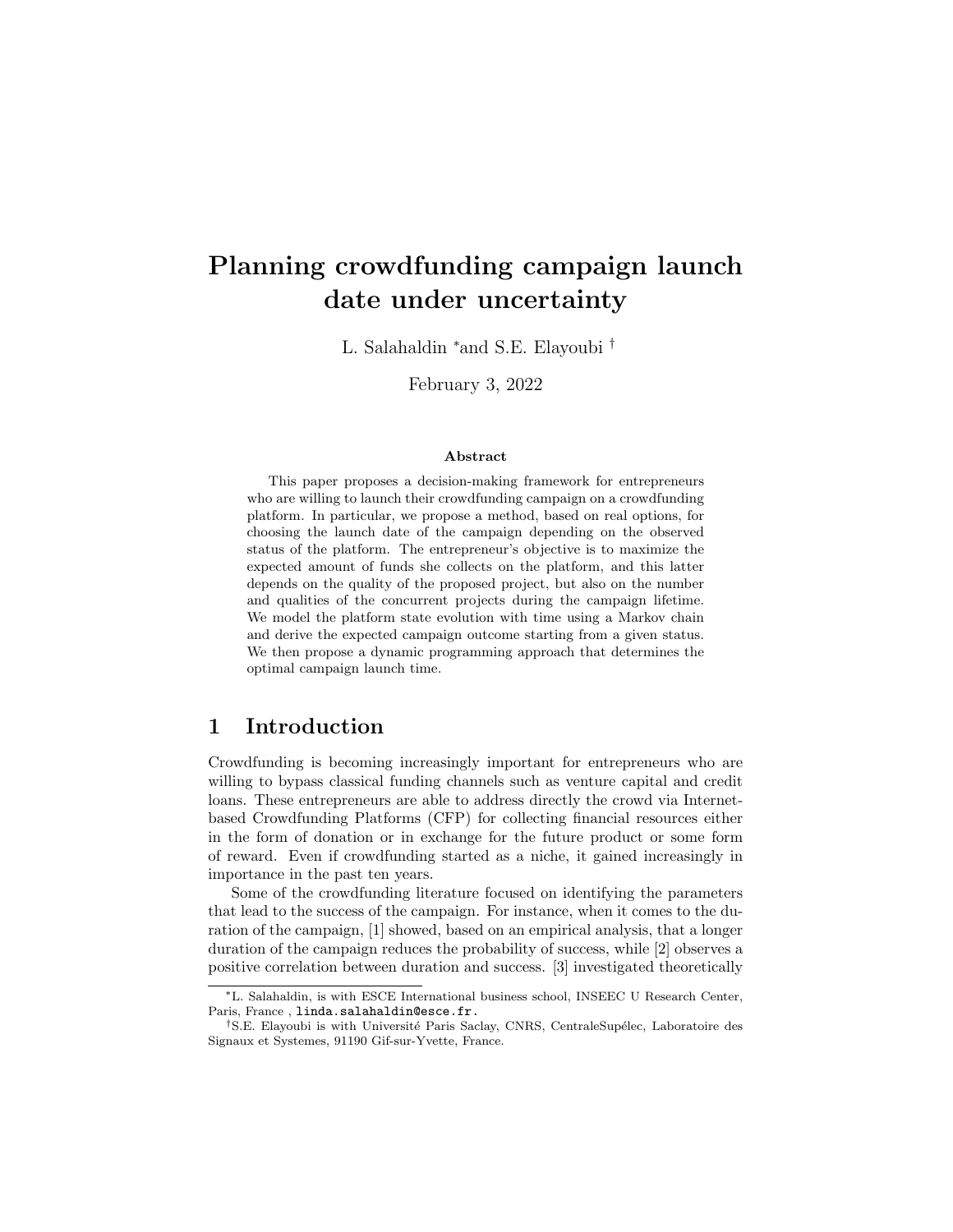this issue and found out that there is an optimal duration that maximizes the success chance. Other studies focused on the platform behaviour and its impact on the campaign success. For instance, [4] proposed a project promotion strategy where the platform highlights dynamically a subset of projects so that the overall success rate is increases.

In this paper, we consider the crowdfunding campaign design from an entrepreneur perspective and address the issue of campaign launch date. Launch date has been studied as a key success factor when launching a commercial product, like for instance in the mobile apps market studied in [5]. However, the launch date dimension has not been yet investigated in crowdfunding, even of [6] identified the amount of competition at launch date as an influencing parameter on success. This paper fills this gap by studying the optimal launch date. We develop an optimization framework where the entrepreneur plans the crowdfunding campaign launch date so that its expected outcome is maximized. We also develop a dynamic policy, based on real options, where the entrepreneur observes that status of the platform and decides whether to launch the campaign or wait for future developments.

The remainder of this paper is organized as follows. Section 2 develops a model for the platform state evolution and proposes an optimization framework for the launch time. Two flavors are proposed, with an initial planning algorithm and a dynamic programming one. Section 3 implements the proposed algorithms and studies the impacts of the different platform parameters on the optimal launching time. Section 4 concludes the paper.

# 2 Optimal campaign launch

### 2.1 System model

We consider a crowdfunding platform that proposes a set of projects. We focus on a set of projects that can be regarded as competitors, i.e. that attract funders with common interest, e.g. technology, arts, etc. A platform may propose different types of projects but we focus here on projects belonging to the same domain. We model the system from the point of view of an entrepreneur whose campaign is ready to be launched at time 0 and whose duration is predetermined to d days. However, she can delay the launch to a subsequent date, if this delay may increases her chances of success.

Let  $\alpha_0$  be the number of projects that are active at time 0 and let  $\beta_i$  be the closing date of project  $i \in [1, \alpha_0]$ . Among these projects, the number of remaining active projects at time  $t > 0$  is given by:

$$
\alpha_t = \alpha_0 - \sum_{i=1}^{\alpha_0} I_{\beta_i < t} \tag{1}
$$

where  $I_C$  is the indicator function equal to 1 if condition C is satisfied, and to 0 otherwise.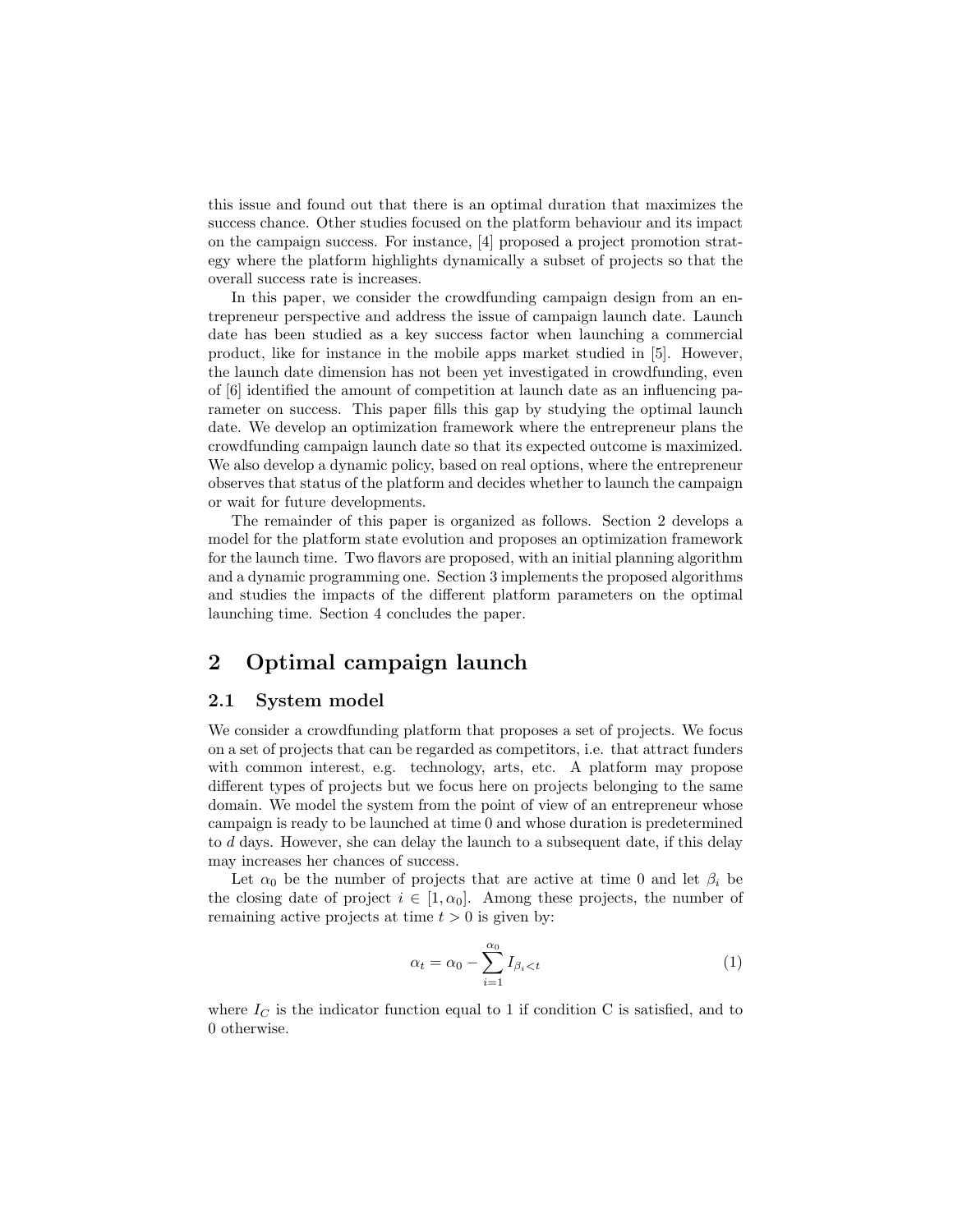At time  $t > 0$ , new projects may arrive that will last for a certain time. We model that arrival rate of new projects as a Poisson process of intensity  $\lambda$ (new projects per day). For future arrivals, the campaign durations are not yet known but are equal in average to D days. We model the campaign duration by a geometric random variable of parameter  $1/D$ , meaning that at each time interval, the campaign expires withe probability  $1/D$  ans stays active for at least the next day with probability  $(1 - 1/D)^1$ .

Let  $X_t$  be the number of active projects at time t that arrived at dates  $t' \in [1, t]$  and that did not yet expire  $(X_t \text{ does not include the } \alpha_t \text{ projects})$ of equation (1)).  $X_t$  evolves following a Markov chain. When  $X_t = n$  active projects, the number of projects leaving the platform can be modeled as a binomial random variable of parameters  $(n, \frac{1}{D})$  and the probability of k projects leaving is thus computed by:

$$
q_{k,n} = \binom{k}{n} \frac{(D-1)^{n-k}}{D^n} \tag{2}
$$

where  $\binom{k}{n} = \frac{n!}{k!(n-k)!}$ . As the arrivals of new projects are modeled as a Poisson distribution, the probability of having  $l$  new arrivals in an interval is calculated by:

$$
a_l = \frac{\lambda^l}{l!} e^{-\lambda} \tag{3}
$$

We can compute the following transitions  $P_{n,m}$  from state  $n \in \mathcal{N}$  to state  $m \in \mathcal{N}$ , where  $\mathcal N$  is the set of natural positive integers:

$$
P_{n,n+k} = \sum_{l=0}^{n} a_{l+k} q_{l,n}, \forall k \ge 0
$$
 (4)

and

$$
P_{n,n-k} = \sum_{l=0}^{n-k} a_l q_{l+k,n}, \forall k \in (0, n]
$$
 (5)

Note that equation (4) (resp. equation (5)) accounts for all the possible combinations of campaign initiation and expiration that lead to an increase (resp. decrease) of the number of active projects by  $k \geq 0$  (resp.  $k \leq n$ ). These transition probabilities are arranged within the transition matrix P.

Let  $Z_t$  be the total amount of money collected on the platform at time t. The target project expects to collect  $\frac{Z_t}{X_t+\alpha_t+1}$  if it is active a time t, supposing an even distribution of funds among all active projects.

### 2.2 Initial planning of the launch time

The objective of the entrepreneur is to start its campaign at time  $\tau$  and end it at time  $\tau + d$ , so that the expected amount of collected funds  $f(\tau)$  is maximized.

<sup>&</sup>lt;sup>1</sup>It is easy to verify that the average duration of such a variable is equal to  $D$ .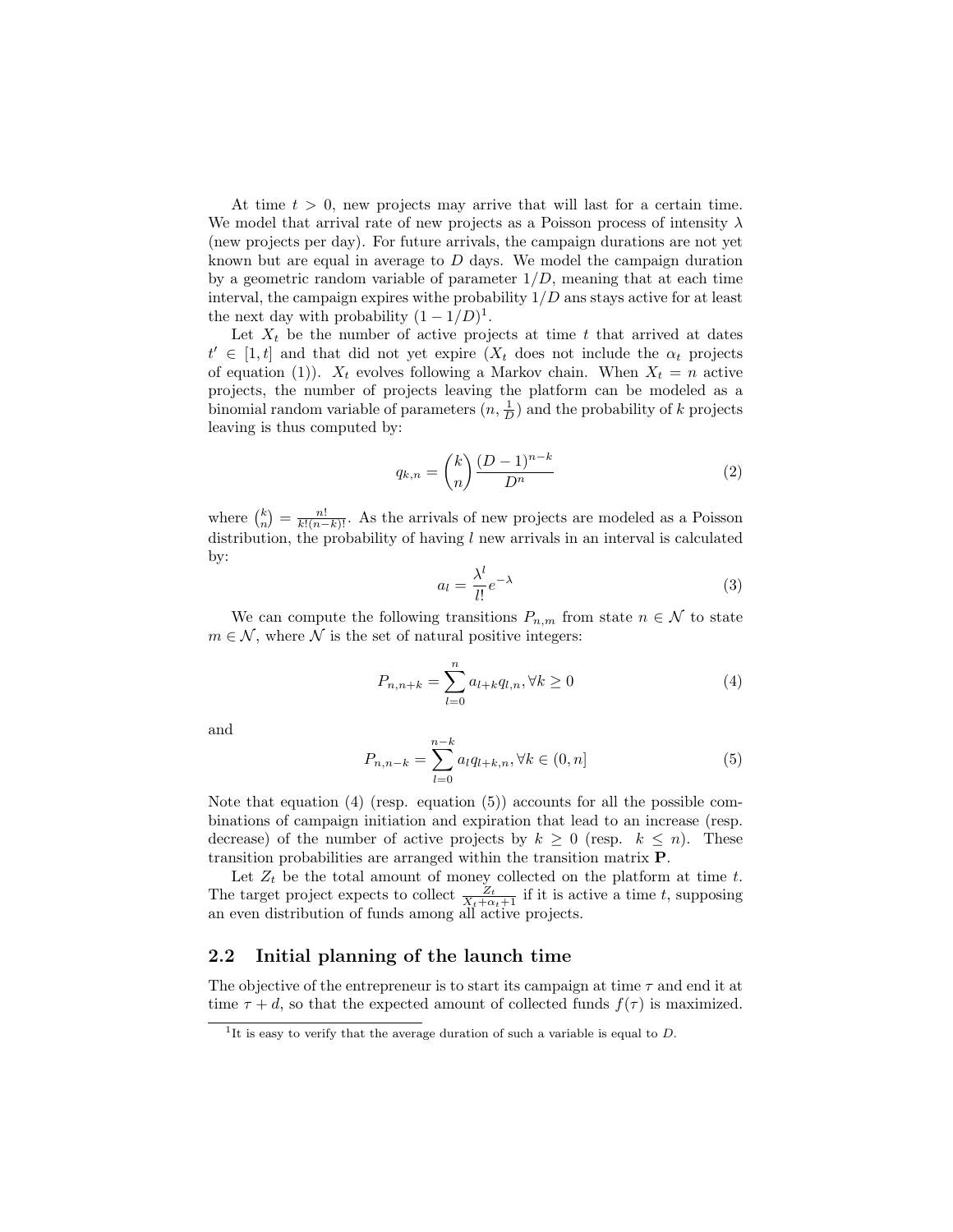The simplest option for the entrepreneur is to fix, upon the readiness of the campaign, the future launch date on the platform. Supposing that the campaign cannot be delayed beyond a date  $T$ , this can be formalized by the following optimization problem:

$$
\max_{\tau \in [1,T]} L(\tau) \tag{6}
$$

with

$$
L(\tau) = E[\sum_{t=\tau}^{\tau+d} \frac{Z_t}{X_t + \alpha_t + 1} | X_0 = 0]
$$
  
= 
$$
E[Z] \sum_{t=\tau}^{\tau+d} E[\frac{1}{X_t + \alpha_t + 1} | X_0 = 0]
$$
  
= 
$$
\sum_{t=\tau}^{\tau+d} \sum_{m \ge 0} (\mathbf{P}^t)_{0,m} \frac{E[Z]}{m + \alpha_t + 1}
$$
(7)

where  $\mathbf{P}^{t}$  is the transition matrix that describes the system state evolution after  $t$  days (that is obtained by multiplying **P** by itself  $t$  times). The denominator of each term in the sum is the number of active projects at  $t$ , that is composed of the "old" projects that are still active  $(\alpha_t)$ , the projects that started at positive times, and the project of interest.

The entrepreneur selects the launch date  $\tau^*$  that maximizes the outcome in equation (6) and requests it from the platform.

### 2.3 Dynamic planning

We now turn to the more dynamic case where the entrepreneur observes the evolution of the state of the platform and decides to launch or delay its campaign based on the new observations. However, once the campaign is launched, the decision is irreversible. We model this policy by a real option.

If the platform is in state n at time  $\tau$  and the entrepreneur decides to launch its campaign immediately, the expected pledges will be:

$$
L(\tau, n) = E[\sum_{t=\tau}^{\tau+d} \frac{Z_t}{X_t + \alpha_t + 1} | X_t = n]
$$
  
= 
$$
\sum_{t=\tau}^{\tau+d} \sum_{m \ge 0} (\mathbf{P}^{t-\tau})_{n,m} \frac{E[Z]}{m + \alpha_t + 1}
$$
 (8)

If, however, the decision is to delay the campaign launch, the entrepreneur will get the outcome of the future decision at the next time epoch.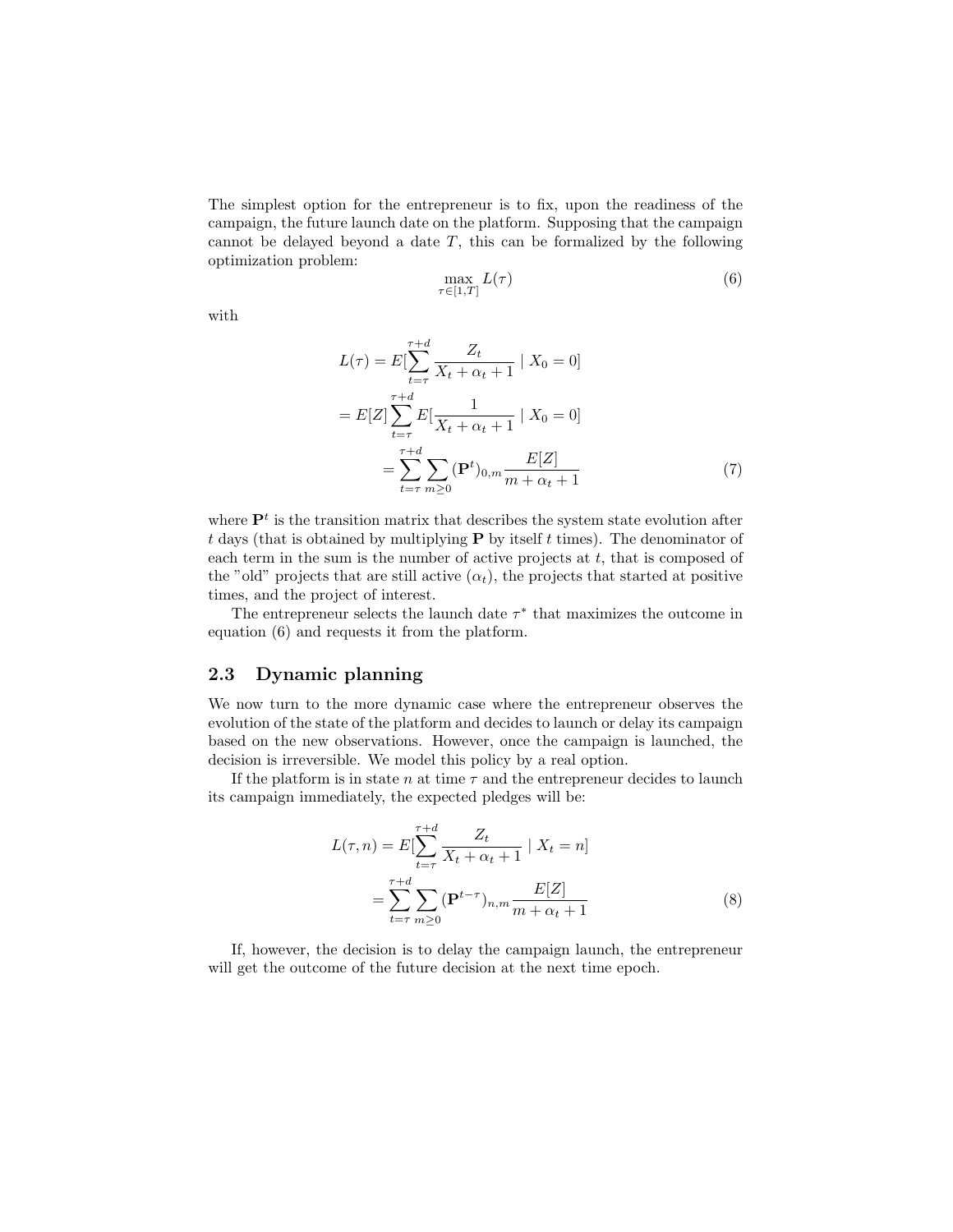#### 2.3.1 Dynamic programming algorithm

We solve this problem using dynamic programming. Let  $O(T, n) = L(T, n)$  be the option value at time  $T$  if the platform is in state  $n$ . In fact, at time  $T$ , the entrepreneur has to launch its campaign and hope for the best, independent of the platform state.

At a time  $\tau < T$ , the agency has also two alternative choices: launch now and get  $L(\tau, n)$  or wait one period and then decide. The value of the option is thus:

$$
O(\tau, n) = \max[L(\tau, n), W(\tau, n)]
$$
\n(9)

where  $W(\tau, n)$  is the waiting value computed depending on the transition probabilities of the platform:

$$
W(\tau, n) = \sum_{m \ge 0} P_{n,m} O(\tau + 1, m)
$$
\n<sup>(10)</sup>

We can write the following algorithm:

- Start at the maturity date  $T$  beyond which the campaign launch cannot be delayed.
- at  $\tau = T$  the option is calculated as  $O(T, n) = L(T, n)$  for all  $n \geq 0$ .
- move back one period to  $\tau = T 1$  and calculate  $O(T 1, n)$  as in equation (9)
- move back one period and compute  $O(T-2, n)$ , and so on until calculating  $O_0$ .
- For a given time  $\tau$ , let  $S_{\tau}$  be the maximal number of projects  $X_{\tau}$  so that the value of immediate launch is larger than the value of waiting.

#### 2.3.2 Expected launch time

While the optimization problem is resolved by moving backwards in the state space tree, the expected campaign launch date is computed by moving forward in the tree. Let  $p_{\tau}$  be the probability of launching the campaign exactly at time  $\tau$ . At time 0, the decision depends on the waiting and launch values:

$$
p_0 = I_{L(0,0)} \ge W(0,0) \tag{11}
$$

At any time  $\tau > 0$ , the project is launched if  $X_{\tau} \leq S_{\tau}$  and the launch did not occur before:

$$
p_{\tau} = Pr[X_{\tau} \le S_{\tau}](1 - \sum_{t=0}^{\tau-1} p_t)
$$
  
= 
$$
\sum_{m=0}^{S_{\tau}} (\mathbf{P}^{\tau})_{0,m} (1 - \sum_{t=0}^{\tau-1} p_t)
$$
 (12)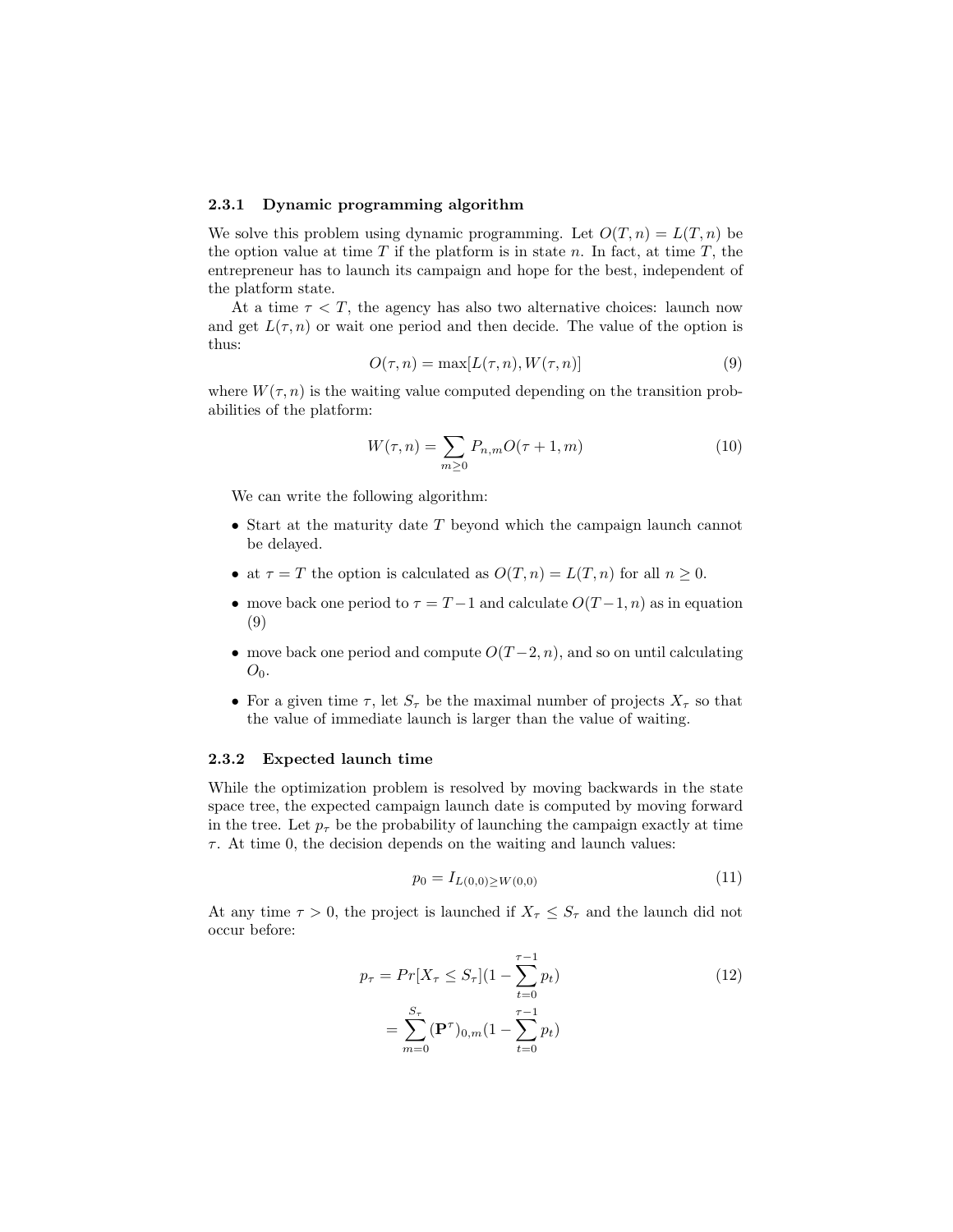The expected launch time is thus computed by:

$$
\bar{\tau} = \sum_{\tau=0}^{T} \tau p_{\tau} \tag{13}
$$

# 3 Numerical experiments

We consider in our numerical applications a platform whose parameters are given in Table 3. Before evaluating the launch date optimization algorithms of sections 2.2 and 2.3, we illustrate in Figure 1 a realisation of the platform evolution for the example of table 3; the projects initially active expire with time, while new projects are initiated, leading to a fluctuation of the number of active projects.

| General parameters                    |                                     |
|---------------------------------------|-------------------------------------|
| Average campaign size on the platform | $10 \ \mathrm{days}$                |
| Max. waiting time before launch       | $50 \ \mathrm{days}$                |
| Number of initial projects $\alpha_0$ | variable $([0,15])$                 |
| Initiation rate of projects           | variable $([0.1, 0.8]$ project/day) |
| Parameters of the specific setting    |                                     |
| Number of initial projects $\alpha_0$ |                                     |
| Expiration dates of ongoing campaigns | [3 5 6 7 12 13 15 16]               |
| Initiation rate of projects           | $0.4$ project/day)                  |

Table 1: System parameters.

### 3.1 Offline optimization

We start by the initial optimization algorithm where the project owner plans the initial launch date with the platform manager once its campaign is ready to go.

We first consider a realization of the system, with 8 projects as in the example of table 3. We plot in Figure 2 the value of launching the campaign at different times  $t \geq 0$ , computed as the amount of money collected starting from  $\tau$  and for the campaign duration. We have normalized the average daily inflows  $(E[Z])$  to 1. The launching value starts increasing, reaches its maximum for  $\tau = 17$ , and then decreases. This timing maximizes the value of the campaign as in equation (6).

In order to understand the long term behaviour of the system, we perform Monte-Carlo simulations where, for a fixed number of active projects  $\alpha_0$ , we simulate a large combination of the realizations of the expiry dates for each of the projects. We plot in Figure 3 the expected launch time of the campaign when the number of initial projects  $\alpha_0$  increases. We observe that the entrepreneur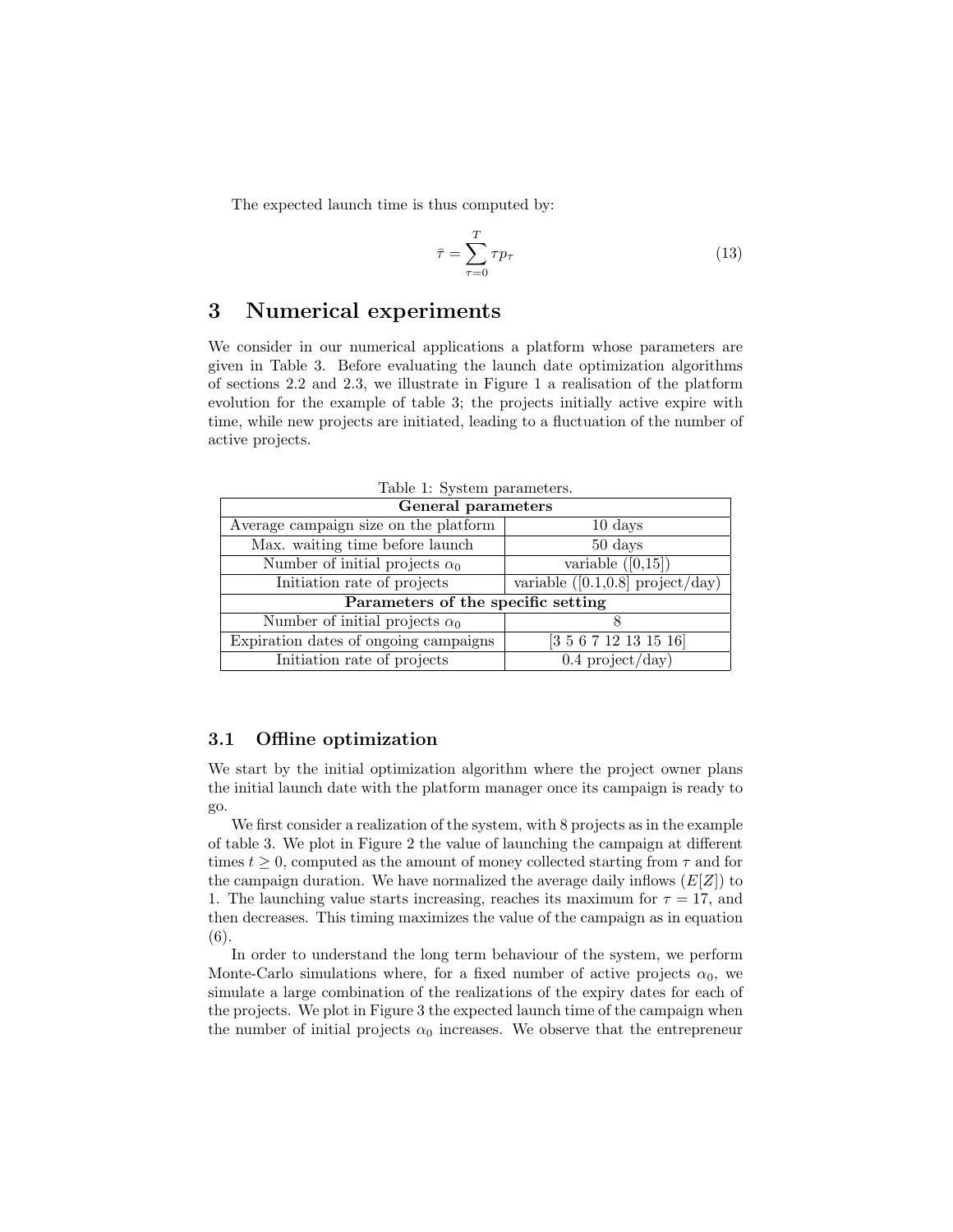

Figure 1: Illustration of the evolution of the platform for the example in table 3.



Figure 2: Value of launching the campaign at different times.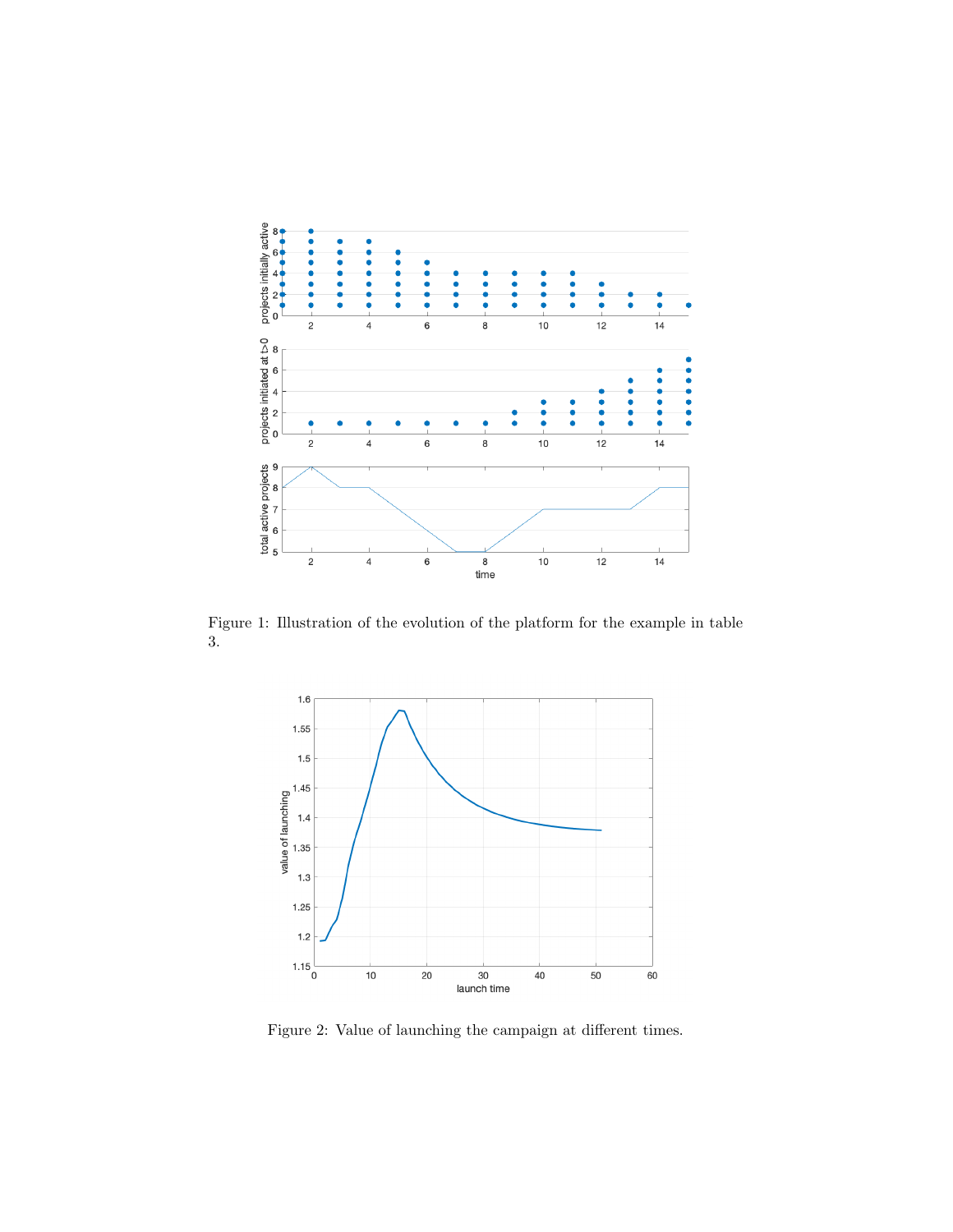has to wait for a longer time when the platform is more crowded. We illustrate two cases with different platform project arrival rates ( $\lambda = 0.2$  and  $\lambda = 0.7$ ) projects per day) and observe that, in a platform with a larger arrival rate of projects, the waiting time is generally low, unless the number of ongoing projects is excessively high.



Figure 3: Average launch date for different numbers of initial projects

Figure 4 varies the initiation rate of projects and shows that the average launch time decreases with an increasing  $\lambda$ . The launch time remains however far, even for a large project initiation rate, when the number of active projects at time 0 is large.

### 3.2 Dynamic algorithm

We now consider the dynamic setting where the entrepreneur observes the system evolution and adapts its decision with time. We first consider the illustrative example of Table 3 and apply the algorithm of section 2.3.1 to compute the values of launching (equation  $(8)$ ) and waiting (equation  $(10)$ ) for different states  $X_t$ . Figure 5 compares the values of waiting and launching for two  $\lambda$ 's. When waiting is better than immediate launching for a particular state  $X_t$ , Figure 5 gives it the value 0, and the value 1 otherwise. We can observe that launching becomes interesting for large t and small  $X_t$ . When  $\lambda$  is large, campaign has to be launched earlier than for a smaller  $\lambda$  and even when  $X_t$  is relatively large.

Figure 6 plots the expected launching time of equation 13. This expected time decreases slowly and then abruptly. We can observe a threshold effect on  $\lambda$  beyond which it becomes optimal to launch immediately the project.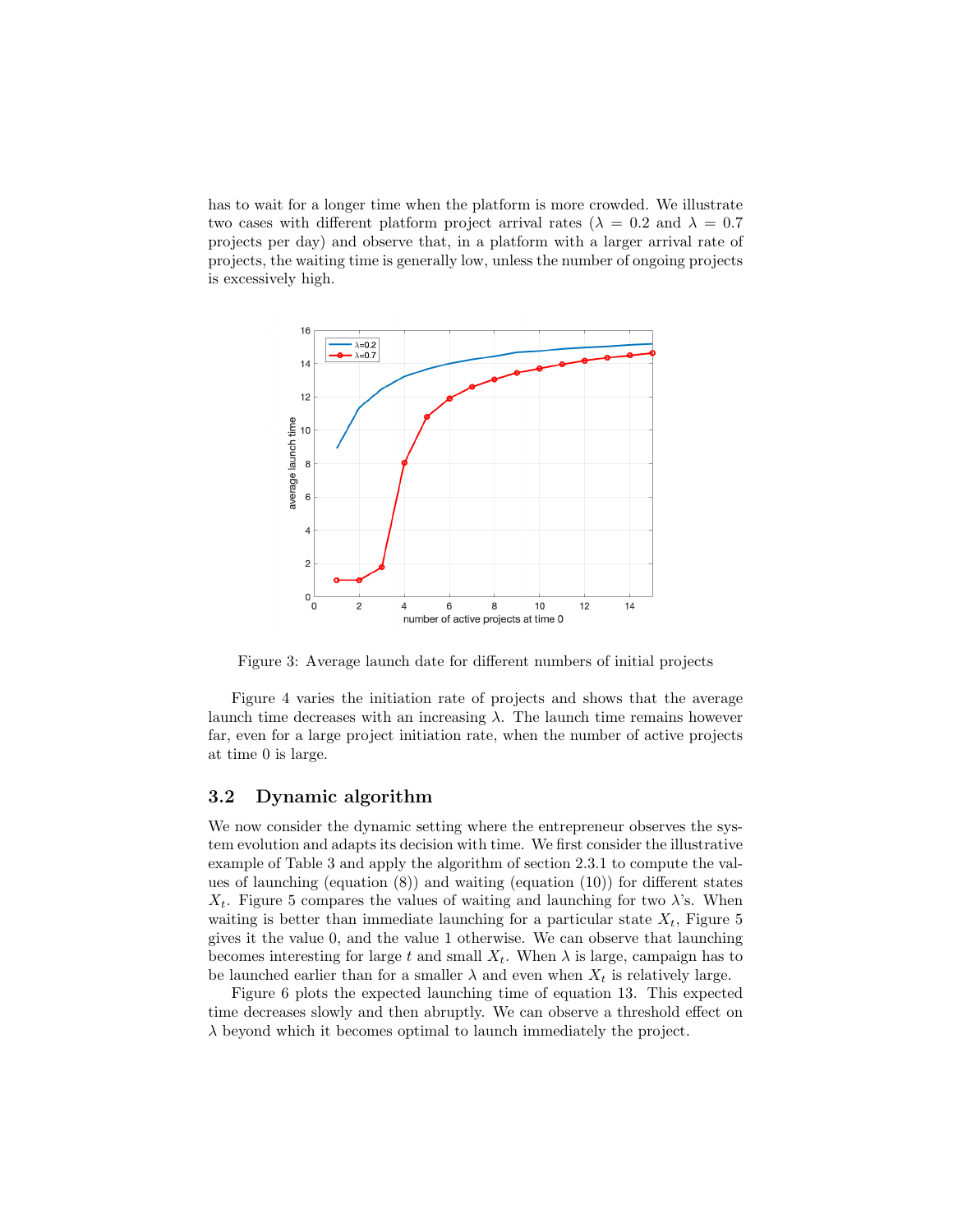

Figure 4: Average launch date for different campaign initiation rates.



Figure 5: Decision tree for two examples of the project initiation rate. The red crosses represent the states where the value of launching is larger than the waiting value. Blue circles are drawn otherwise.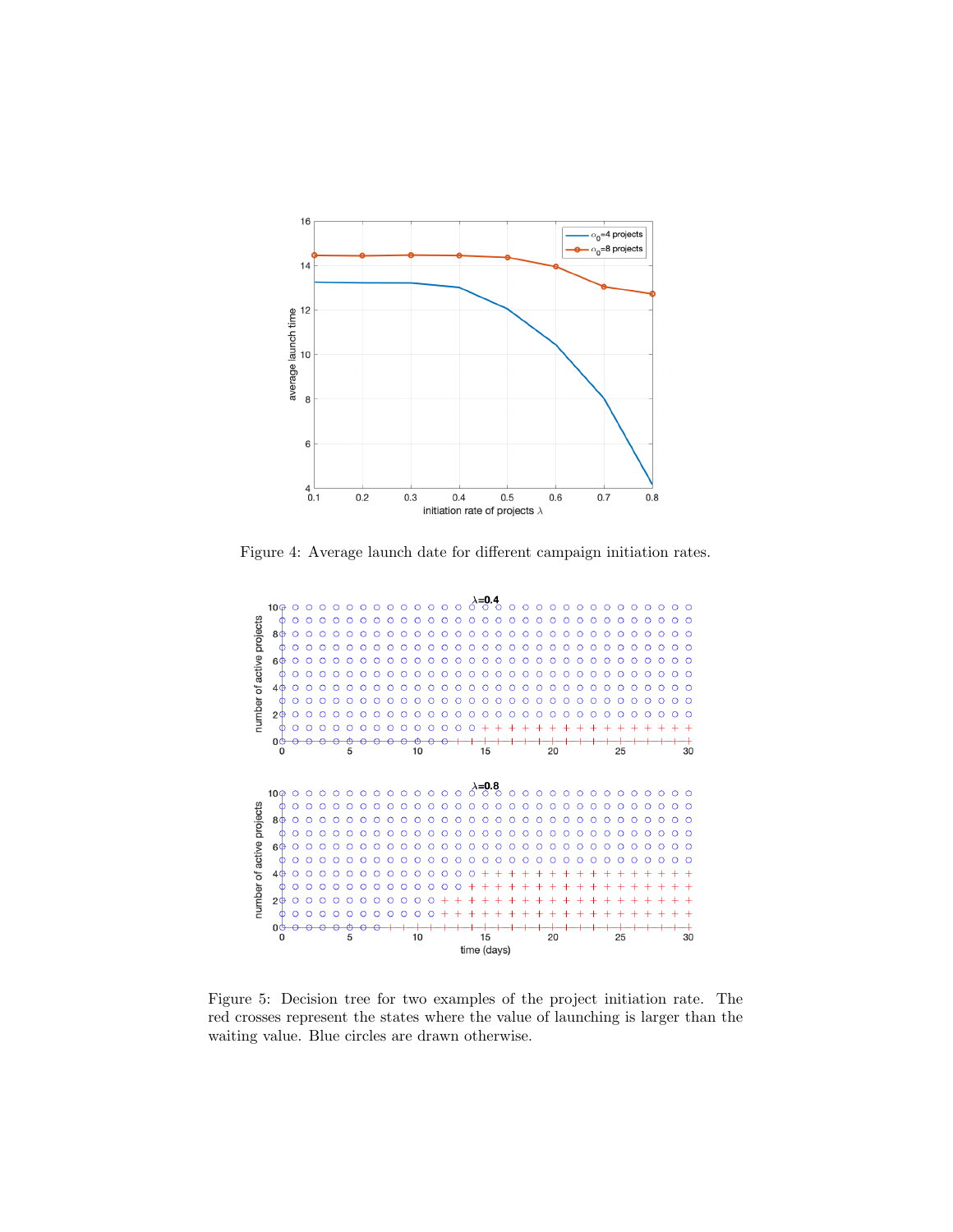

Figure 6: Expected waiting time before launching.

In order to understand this threshold behaviour, we compute, for each  $\alpha_0$ the corresponding threshold on  $\lambda$  beyond which it becomes optimal to launch immediately (at  $t = 0$ ). For each  $\alpha_0$ , we consider a large number of combinations on the campaign expiration dates, and apply the dynamic programming algorithm for increasing values of  $\lambda$ , until the value of launching at  $t = 0$  exceeds the value of waiting. We plot in Figure 7 the obtained thresholds. They are increasing with  $\alpha_0$ , meaning that, if the number of ongoing projects is large, we can afford to wait for a larger intensity of project initiation.

# 4 Conclusion

In this paper, we have proposed a framework for optimizing the launch timing of crowdfunding campaigns from the entrepreneur's point of view. We first developed a model for the platform dynamics and computed the expected amount of collected funds for different launch times, depending on the platform status and parameters. We then used this model for formulating an optimization problem and solved it with two flavors: an initial planning that optimizes, at time 0, the future launch date, and a dynamic scheme based on real options where the entrepreneur adapts dynamically the launch date based on her observations.

As of future work, we aim at extending the model from the monopolistic crowdfunding market studied in this paper to a competitive market where the entrepreneurs have the choice between different platforms for launching their campaigns.